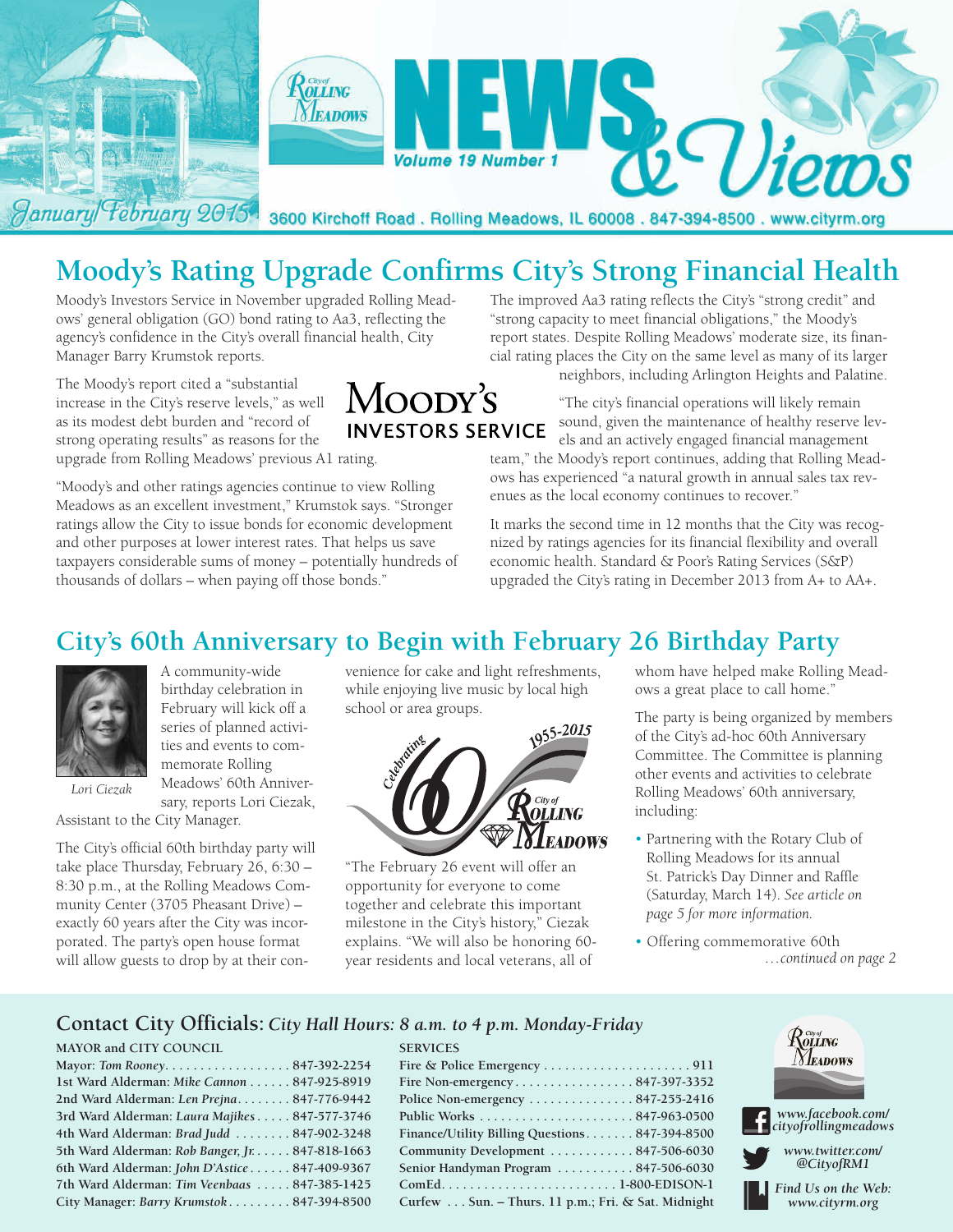# **Approved Budget Freezes Property Tax Levy, Refuse Collection Rates**

The Fiscal Year 2015 Budget approved by City Council on December 9 contains no increase in the City's property tax levy or monthly refuse rates, allowing residents to keep more of their money as the economy continues its slow recovery, Finance Director Melissa Gallagher reports.

Gallagher says the freeze in the City's share of residents' property tax bills was made possible by officials' ongoing com-

| <b>Estimated Share of Property</b> |
|------------------------------------|
| Tax Bill $-2015*$                  |

| Total<br><b>Tax Bill</b> | City<br>Share | Change<br>from $2014$ |
|--------------------------|---------------|-----------------------|
| \$2,500                  | \$388         | \$0                   |
| \$3,000                  | \$465         | \$0                   |
| \$5,000                  | \$775         | -\$1                  |
| \$7,500                  | \$1,163       | $-51$                 |

*\*The City's portion of residents' property tax bills is approximately 15%, or 15 cents per dollar (three township average)* mitment to conservative budgeting and an emphasis on rebuilding Rolling Meadows' fund balances.

"One of the Council's parameters for this year's budget was to avoid additional property tax burdens on our residents to fund services," she says. "For the past several years, City staff and Council members have worked closely to control spending, strengthen Rolling Meadows' overall financial position and fully fund our pension obligations.

"Those past efforts allow us to offer some property tax relief to our residents – even though the economy still is not in full recovery," she adds.

Along with no estimated change in the City's share of homeowners' property tax bills, refuse customers will see no change in their monthly rate for collection services (\$29.95).

Council also revised the City's Code of Ordinances to eliminate dog licenses,

#### **Utility Fee Breakdown**

- Storm Water Management Fee: *Increases 19 cents to \$3.90 per month.*
- Sewer Rates\*: Increase 14 cents to \$2.98 *(Tier 1 – up to 15,000 gallons)* and 17 cents to \$10.78 *(Tier 2 – over 15,000 gallons).*
- Water Rates\*: Increase 66 cents to \$9.42 *(Tier 1 – up to 15,000 gallons)* and \$10.78 *(Tier 2 – over 15,000 gallons).*
- \*per 1,000 gallons

which "helps streamline operations and reduce costs," Gallagher says.

The budget includes slight increases in the City's storm water management fee, sewer rates and water rates. These will cost customers an additional \$6.63 per month, on average.

The approved 2015 budget is posted on the City's Website, **www.cityrm.org**.

# **A/V Upgrades to Help City Improve, Expand Channel 6 Broadcasts**



Upgrades now being made to City Hall's audio and visual broadcasting equipment will improve the City's ability to televise Council meetings on Channel 6 and expand programming to help keep residents informed, Rolling Meadows' Information Technology (IT) Coordinator Justin Chiappetta reports.

*Justin Chiappetta*

New technology, including high-definition (HD) cameras and advanced computer systems, is replacing equipment that is more than 20 years old. The project, which began in

mid-December, will be completed in time to broadcast City Council's January 13 meeting.

"We are literally replacing VHS-era machines with high-definition systems that are capable of delivering more – and better – programming," Chiappetta explains. "Modernizing our equipment will also improve overall operations by significantly reducing our maintenance costs."

Chiappetta explains that outdated equipment is more expensive to maintain because replacement parts are often no longer manufactured. These must be located from specialized vendors, who are able to charge high prices because of limited supply.

New equipment also means expanded opportunities for diverse programming produced by the City, as well as local schools and community groups.

"Harnessing new technologies helps make it easier for residents to access information and keep informed about what's happening in their community," Chiappetta adds. "That's the overriding goal."

The \$170,000 investment in the City's A/V capabilities is part of a broader IT program that includes a redesigned City Website that will debut later this year. The updated Website will eventually allow residents to stream City Council meetings online from their computers, tablets and other mobile devices.

### **Community Center to Host City's 60th Birthday Party, February 26** *…continued from page 1*

Anniversary banners for purchase by residents and businesses. Banners will be displayed downtown and in other locations throughout the year. Committee members will provide more information as it becomes available.

• Establishing a design competition for school-aged children to submit original designs for a 60th Anniversary commemorative vehicle sticker.

The Committee meets regularly to discuss possible ways to celebrate the City's 60th birthday. Residents who would like to serve on the Committee or an event sub-committee, offer ideas, or volunteer their time and talents, may contact Ciezak at *ciezakl@cityrm.org* or 847-394-8500.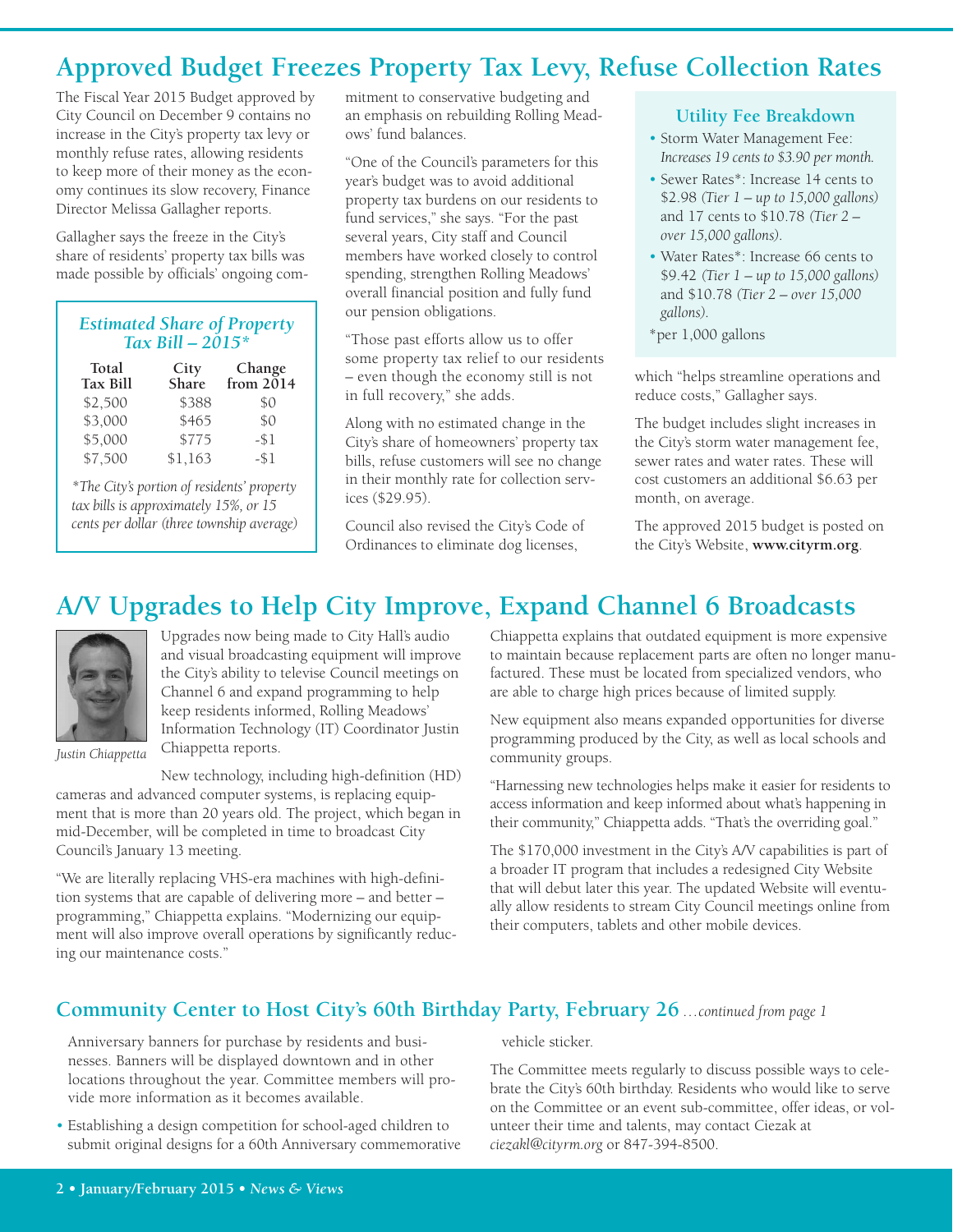# **Builder Opens Downtown Sales Office for New 54-Unit 'Lexington Crossing' Townhome Development on Kirchoff Road**



Chicago-based Lexington Homes has established a Rolling Meadows sales office at the site of a planned 54-unit townhome development on Kirchoff Road, where the AMF Bowling Center operated for more than 50 years until closing in 2012.

Known as Lexington Crossing, the new development will feature a mix of two- and three-bedroom townhomes, Lexington Homes' co-principal Jeff Benach explains.

"We are very excited to be part of the Rolling Meadows community and, in particular, its downtown area," he says. "The site is a fantastic location. Its proximity to Route 53 offers tremendous convenience for residents, who will also

live within walking distance of downtown businesses."

The company has submitted architectural plans to the Community Development Department for review. Benach says that the development should be complete within two years, once construction begins.

City officials expect the project will boost the downtown area's residential population, and create opportunities for current and future downtown businesses.

For more information on Lexington Crossing, contact Sandie Kosinski, Lexington Crossing's sales manager, at 847- 299-0500.

# **Residents, Businesses Contribute \$30,000+ To City's Community Events Foundation**

Tax-deductible contributions by residents and local businesses have helped the Rolling Meadows Community Events Foundation raise \$31,616 since its founding in 2012.

The Foundation's mission is to support City-sponsored activities held throughout the year. Donations help offset the costs of staging community events such as the Memorial Day observance, annual veterans' dinner, Independence Day festivities, National Night Out and holiday tree lighting. It also supports ongoing maintenance for the Rolling Meadows Historical Museum.



*Members of the Rolling Meadows High School Marching Band participate in last year's Memorial Day parade.*



*The City's annual Holiday Tree lighting has always been a popular community event.*

City officials encourage continued support from community members to ensure events funding is available for years to come. Residents and businesses who would like to contribute should make checks payable to *Rolling Meadows Community Events Foundation* and submit them to:

City of Rolling Meadows Community Events Foundation 3600 Kirchoff Road Rolling Meadows, IL 60008



*Rolling Meadows Historical Museum*

### **Historical Museum to Host January 11 Open House**

The Rolling Meadows Historical Society will host its annual Holiday Open House Sunday, January 11, 1–4 p.m., at the Rolling Meadows Historical Museum (3100 Central Road). Enjoy refreshments and guided tours of the museum – a replica of an original Kimball Hill home – which is adorned with vintage décor that helps display traditions of holidays past.

The museum is open Sundays, 1–4 p.m., during its regular winter hours. For information on museum tours or Historical Society activities, call 847- 577-7086 or visit **www.cityrm.org/ HTML/historical\_museum.htm**.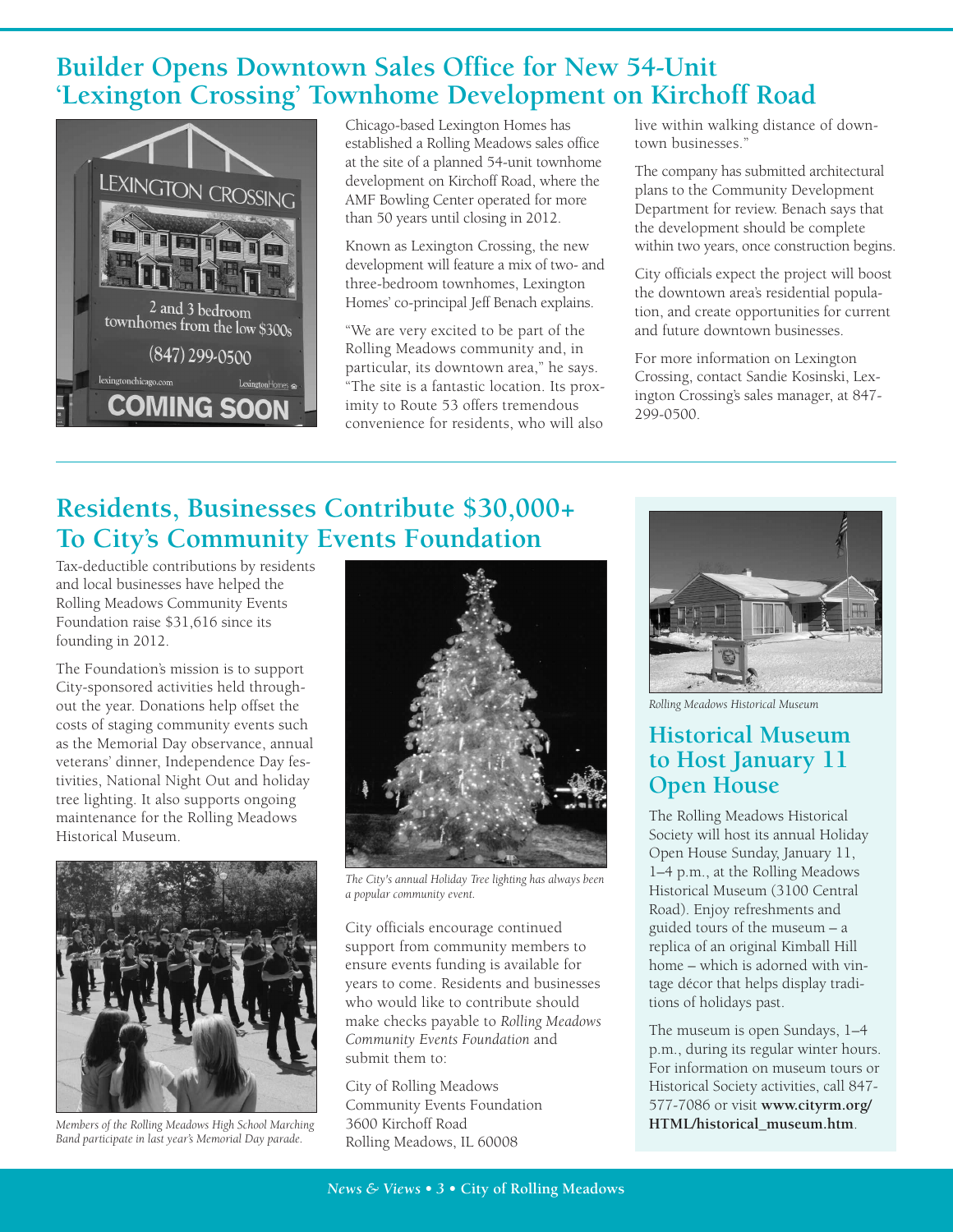| Ianuary 2015                                                                 |                                                                                               |                                                                                                                                                                                                                         |           |                                                                                                          |             |                 |
|------------------------------------------------------------------------------|-----------------------------------------------------------------------------------------------|-------------------------------------------------------------------------------------------------------------------------------------------------------------------------------------------------------------------------|-----------|----------------------------------------------------------------------------------------------------------|-------------|-----------------|
| Sunday                                                                       | <b>Monday</b>                                                                                 | Tuesday                                                                                                                                                                                                                 | Wednesday | <b>Thursday</b>                                                                                          | Friday      | Saturday        |
| hûve<br>dream                                                                | Rolling<br><i>Neadows</i>                                                                     | <b>Christmas Tree Disposal</b><br>Public Works will collect Christmas trees for<br>disposal January 5-16. Remove all decora-<br>tions and place trees at the curb (cut end<br>facing the street) on regular refuse day. |           | New Year's Day<br>City offices closed. Thursday<br>and Friday refuse pick-up<br>delayed one day.         | 2           |                 |
|                                                                              | 5                                                                                             | 6                                                                                                                                                                                                                       |           | 8                                                                                                        | $\mathbf Q$ | 10 <sup>1</sup> |
| <b>Historical Museum</b><br>T.<br>Open House, 1-4 pm,<br>(3100 Central Road) | <b>Board of Fire &amp; Police 12</b><br>Commissioners, 9 am,<br>City Hall                     | 13<br><b>Crime Stoppers,</b><br>5:30 pm<br><b>City Council Meeting,</b><br>7:30 pm, both at City Hall                                                                                                                   | 14        | <b>Fire Pension Board,</b><br>15<br>$8:30$ am<br><b>Adjudication Hearing,</b><br>1 pm, both at City Hall | 16          | 17              |
| 18                                                                           | Dr. Martin<br>19<br><b>Luther King Day</b><br>City offices closed. Regular<br>refuse pick-up. | <b>Water bills due</b><br>20<br><b>City Council Committee</b><br>of the Whole, 7:30 pm,<br><b>City Hall</b>                                                                                                             | 21        | <b>Adjudication Hearing 22</b><br>(Red Light), 2 pm, City Hall                                           | 23          | 24              |
|                                                                              | 25 Police Pension Board, 26<br>3:30 pm, City Hall                                             | <b>City Council Meeting, 27</b><br>7:30 pm, City Hall                                                                                                                                                                   | 28        | 29                                                                                                       | 30          | 31              |

| February 2015                                |                                                                          |                                                                                                                                                |                                                                                                                                                                                                                                         |                                                                                                                                                      |                                                                                                                               |                              |
|----------------------------------------------|--------------------------------------------------------------------------|------------------------------------------------------------------------------------------------------------------------------------------------|-----------------------------------------------------------------------------------------------------------------------------------------------------------------------------------------------------------------------------------------|------------------------------------------------------------------------------------------------------------------------------------------------------|-------------------------------------------------------------------------------------------------------------------------------|------------------------------|
| Sunday                                       | <b>Monday</b>                                                            | <b>Tuesday</b>                                                                                                                                 | Wednesday                                                                                                                                                                                                                               | Thursday                                                                                                                                             | Friday                                                                                                                        | Saturday                     |
|                                              |                                                                          | Economic Development 3<br>Committee, 6 pm<br><b>Environmental Com-</b><br>mittee, 7 pm<br><b>Plan Commission,</b><br>7:30 pm, all at City Hall | <b>Zoning Board of</b><br>Appeals, 7:30 pm,<br><b>City Hall</b>                                                                                                                                                                         | <b>Adjudication Hearing 5</b><br>(Parking), 2 pm, City Hall                                                                                          | 6                                                                                                                             |                              |
|                                              | <b>Board of Fire &amp; Police Q</b><br>Commissioners, 9 am,<br>City Hall | <b>Crime Stoppers,</b><br>10<br>$5:30 \text{ pm}$<br><b>City Council Meeting,</b><br>7:30 pm, both at City Hall                                | 11                                                                                                                                                                                                                                      | <b>Adjudication Hearing, 12</b><br>1 pm, City Hall<br><b>Abraham Lincoln's</b><br><b>Birthday</b>                                                    | 13                                                                                                                            | 14<br><b>Valentine's Day</b> |
| 15                                           | 16<br><b>President's Day</b>                                             | <b>City Council</b><br>17<br><b>Committee of the Whole.</b><br>7:30 pm, City Hall                                                              | 18                                                                                                                                                                                                                                      | <b>Adjudication Hearing 19</b><br>(Red Light), 2 pm, City Hall                                                                                       | <b>Water bills due</b><br>20                                                                                                  | 21                           |
| 22<br><b>George Washington's</b><br>Birthday | 23                                                                       | City Council Meeting, 24<br>7:30 pm, City Hall                                                                                                 | 25                                                                                                                                                                                                                                      | City's 60th Anniversary 26<br>Celebration, 6:30-8:30 pm,<br>Community Center (3705<br>Pheasant Drive).<br>Happy Birthday,<br><b>Rolling Meadows!</b> | <b>Blood Drive</b> , 12-6 pm, 27<br><b>Neuckranz Fire Station (2455</b><br>Plum Grove Road). Call 847-<br>397-3352 to donate. | 28                           |
|                                              |                                                                          |                                                                                                                                                | Keep updated on City news with Rolling Meadows'<br>electronic newsletter, E-News & Views,<br>published in February, April, June, August,<br>October and December. Each newsletter is<br>archived on the City's Website, www.cityrm.org. |                                                                                                                                                      | $\mathcal{R}$ olling<br><b>Neadows</b>                                                                                        |                              |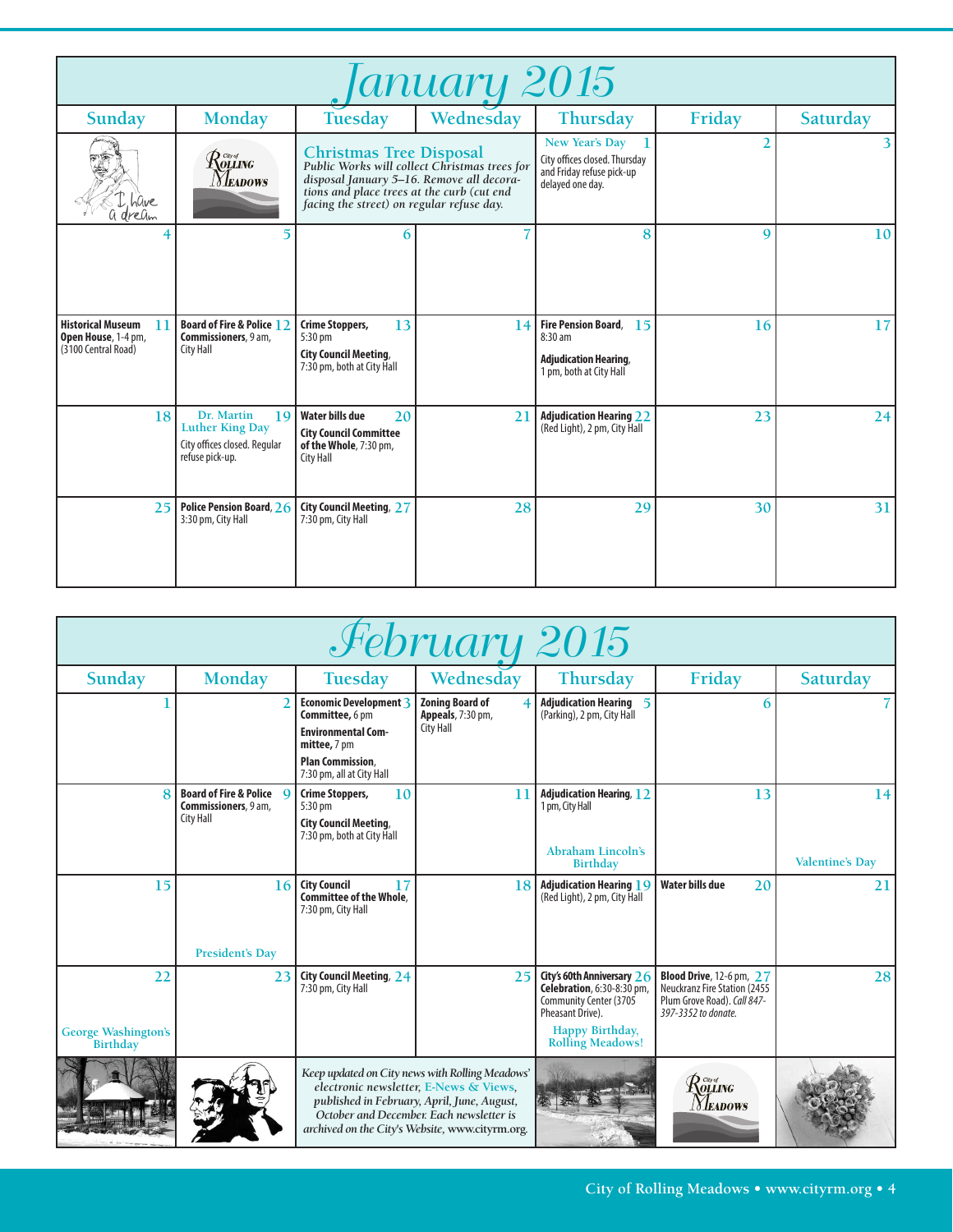## **Assistant Public Works Director Bob Hartnett To Retire in January After 38 Years of Service**

It can be difficult to accurately summarize the career of someone who devotes 38 years of professional service to their home community, but Assistant Public Works Director Bob Hartnett gave an accurate, concise answer when asked how he wants to be remembered following his January 9 retirement.

"I always tried to look at things from a different perspective and find ways to improve services for our residents," he says, recalling a career that began with the Department's Street Maintenance Division in 1977. "It's easy to keep doing the same thing all the time, but I have always believed that if you can find a better way, you owe it to yourself to do it."

In fact, Hartnett was looking for ways to "do things better" on behalf of Rolling Meadows residents even before he went to work for the City.

Years ago, while pursuing his Associates Degree in Public Administration at Harper College (he later earned his Bachelor's degree from Roosevelt University), Hartnett was assigned a final project that required him to identify possible traffic flow improvements at the intersection of Kirchoff and Wilke Roads. He scheduled a meeting with then-Assistant Public Works Director Denny York to discuss his ideas.

"Denny looked at my plans and said they were very similar to what the City had been developing," Hartnett recalls, adding that the eventual improvements were quite different from what he had designed.

Perhaps it is fitting, then, that Hartnett was hired by Public Works shortly after applying.

Another example of Hartnett's ability to find ways to improve services and save taxpayers money came several years later, while reviewing vehicle specifications for a dump truck the Department was preparing to purchase.

After asking the manufacturer's representative why vehicle steering wheels were always so large, he learned that it was an optional feature that increased the vehicle's total cost.

"Before power steering, drivers preferred larger wheels to operate the vehicles," Hartnett explains. "Once we had that information, it was an easy decision to go with the standard option – a smaller steering wheel – and deliver a better value for our residents."

He calls it a perfect illustration of how Department employees are constantly searching for ways to work more effectively on behalf of Rolling Meadows residents.

"I have always admired Bob's knowledge of Department operations and his ability to help our employees find ways to do their jobs better," says Public Works Director Fred Vogt, who later promoted Hartnett to Internal Services Superintendent and then Assistant Director. "His priority has always been to help Department personnel provide the best-possible services to Rolling Meadows residents and businesses. On

# **Rotary's St. Patrick's Day Dinner to Feature \$2,500 Grand Prize 'Pot of Gold, ' March 14**

A traditional Irish/American dinner of corned beef, cabbage and chicken; an open bar featuring beer, wine and soft drinks; Irish music and dancing; and a grand prize "Pot of Gold" worth a possible \$2,500 await guests during the Rotary Club of Rolling Meadows' 15th annual St. Patrick's Day Dinner and Auction, Saturday, March 14.

The event, supported in part by the City's 60th Anniversary Committee, will be held at the Community Center (3705 Pheasant Drive), from 6–10 p.m. Tickets

are \$30 per person. Proceeds will help Rotary support programs that benefit the entire Rolling Meadows community.

Ticket sales will determine the total worth of the grand prize raffle. The club's goal is to sell 100 tickets by March 9.

For more information or to purchase tickets, contact Rolling Meadows Park District Director Amy Charlesworth (*acharlesworth@rmparks.org* or 847-818- 3220) or Public Works Director Fred Vogt (*vogt@cityrm.org* or 847-963-0500).



*Assistant Public Works Director Bob Hartnett will retire January 9, after a 38-year career at Public Works.*

behalf of the entire Public Works Department, I wish Bob a very happy retirement, and a lot of health and happiness."

Hartnett views the establishment of the Department's nationally-recognized Citizens Training Academy as one of his professional highlights. "I am so proud to have worked with a fantastic team to create a program where residents could learn more about what we do," he says.

But nothing makes him prouder than the fact that he was able to serve his hometown community for so many years. A Rolling Meadows High School graduate, Bob and his wife, Lin, have two married children, Matt and Aimee, and one grandchild.

"It has been incredibly rewarding to work with so many dedicated employees over the years," Hartnett says. "Together, we built one of the best Public Works departments in the northwest suburbs: one that is able to adapt new technologies and costsaving strategies to better serve residents."

### **Report Coyote Sightings to Police**

Residents who occasionally spot coyotes along Salt Creek or other

areas of Rolling Meadows should not be alarmed. In fact, coyotes have become the top carnivore in a number of U.S. metropolitan areas – including Chicago. Residents have little to fear, but should report suspected coyote sightings to the RMPD at 847-255-2416.